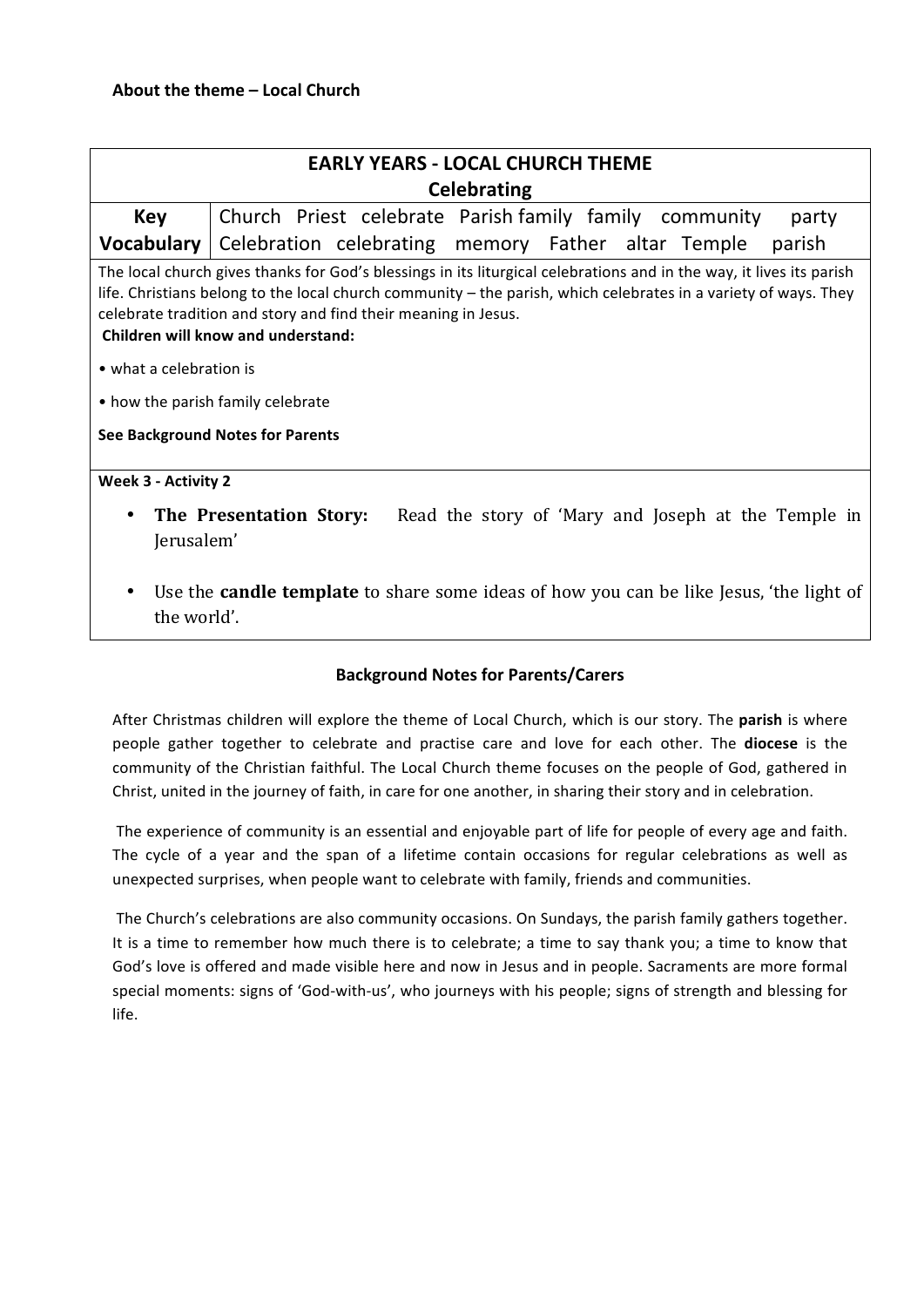## **The Presentation Story**

 $\blacktriangleright$  Look at the image of 'Mary and Joseph at the Temple in Jerusalem' below and read the story :

*Mary* and Joseph took baby Jesus to the Temple in Jerusalem. They wanted to present him to God and thank God for giving them their lovely boy.

*Whilst they were there they met two people, Simeon and Anna. They went to the Temple every day to pray. Simeon took Jesus in his arms and gave thanks to God. He said a prayer over Jesus and blessed Mary* and Joseph. He said Jesus was like a light to help people. Anna was delighted to see Jesus and gave *thanks to God for him.*

*Afterwards Mary and Joseph took Jesus home to Nazareth.*

## Ask your child the following questions:

- **Q** Who do you see in the picture?
- **Q** Why did Mary and Joseph take Jesus to the Temple?
- **Q** Who were the people that they met?
- **Q** Why did Simeon and Anna go to the Temple?
- **Q** What did Simeon do?
- **Q** Why do you think Simeon and Anna were so pleased to meet Jesus?
- **Q** What did Mary and Joseph do after they left the Temple?



Mary and Joseph took Jesus to the Temple to present him to God and met Simeon and Anna there.